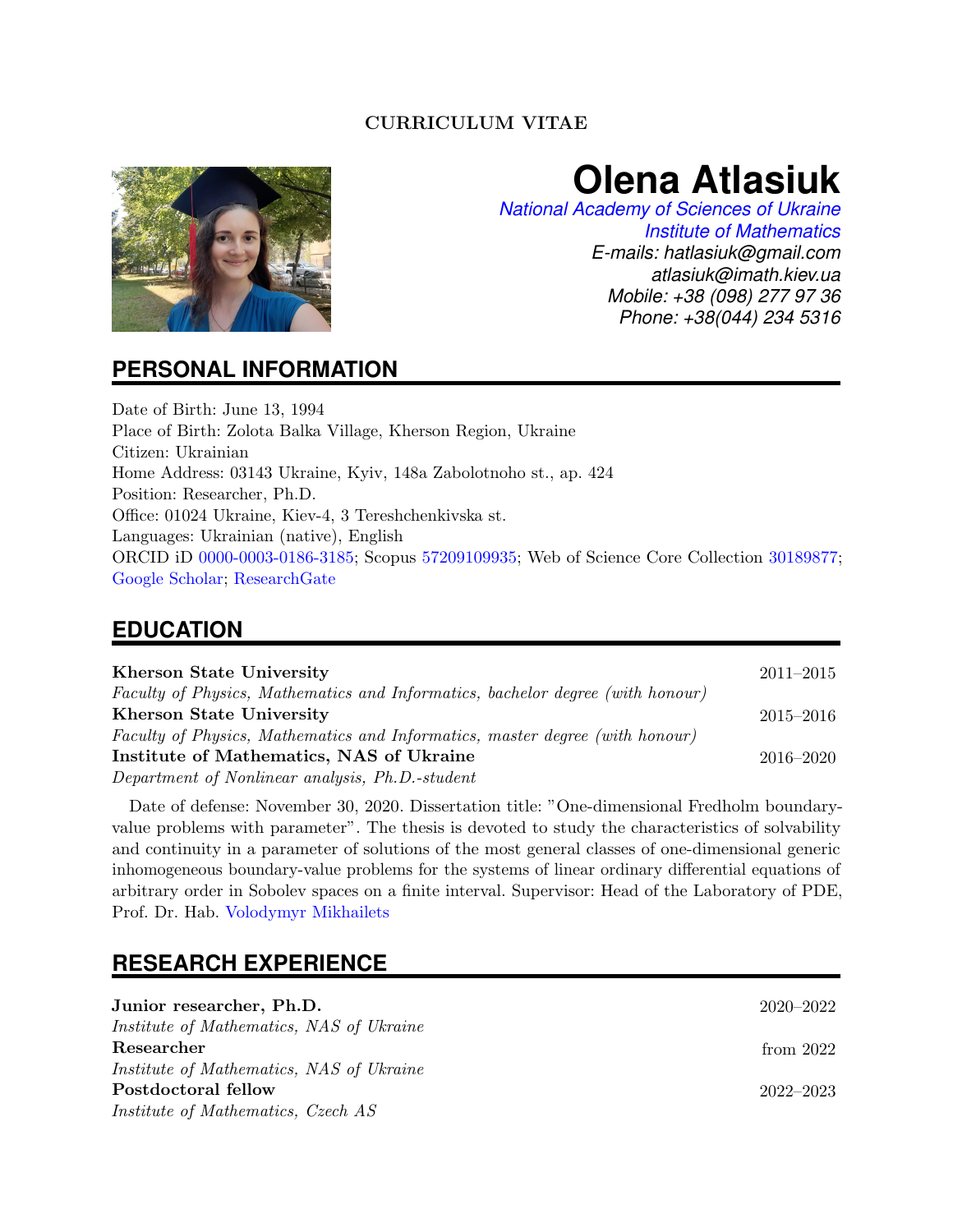# **AWARDS AND DISTINCTIONS**

| Scholarship of the NAS of Ukraine<br>for young scientists<br>Neuron Grant<br>for young Ukrainian scientist | $2021 - 2022$<br>2022 |
|------------------------------------------------------------------------------------------------------------|-----------------------|
| <b>SCIENTIFIC RESEARCH PROJECT</b>                                                                         |                       |
| Scientific research work for young scientists of the NAS of Ukraine<br>$0121U111949$ , performer           | $2021 - 2022$         |
| Research project of T. Shevchenko National University and NASU<br>$3M-2022$ , performer                    | $2022 - 2023$         |
|                                                                                                            |                       |

# **PUBLIC ACTIVITIES**

| Secretary of the Council of Young Scientists    | from 2021   |
|-------------------------------------------------|-------------|
| Department of Mathematics of the NAS of Ukraine |             |
| Member of the Council of Young Scientists       | from $2020$ |
| Institute of Mathematics of the NAS of Ukraine  |             |

# **CONFERENCES AND VISITS**

- $\sqrt{$  XXXII Seminar in Differential Equations, Alfrédov, Czech Republic, May 2022 (*Oral talk*)
- √ The international online conference "Current trends in abstract and applied analysis", Ivano-Frankivsk, Ukraine, May 2022 (Oral talk)
- √ Generalized Functions Online Workshop dedicated to the international day for women in Mathematics and the birthday of Maryam Mirzakhani (online), Technische Universität Wien, University of Novi Sad, University of Vienna, May 2022 (Oral talk)
- √ Seminar on Differential Equations and Integral Theory at the Evolution Differential Equations Department of Institute of Mathematics of the Czech Academy of Sciences, Prague, Czech Republic, 24 March 2022 (Oral talk)
- √ Conference "Rencontre Poisson", University of La Rochelle, La Rochelle, France, October 2021 (Listener )
- √ NSF/CBMS Conference: Gaussian Random Fields, Fractals, SPDEs, and Extremes, The University of Alabama in Huntsville, Tuscaloosa, Alabama, United States, August 2021 (Oral talk)
- √ Online Summer School on Geometry and Topology, University of Hradec Králové, Hradec Králové, Czech Republic, August 2021 (Oral talk)
- √ Integrable Systems in Geometry and Mathematical Physics, Conference in Memory of Boris Dubrovin (online), Trieste, Italy, June 2021 (Oral talk)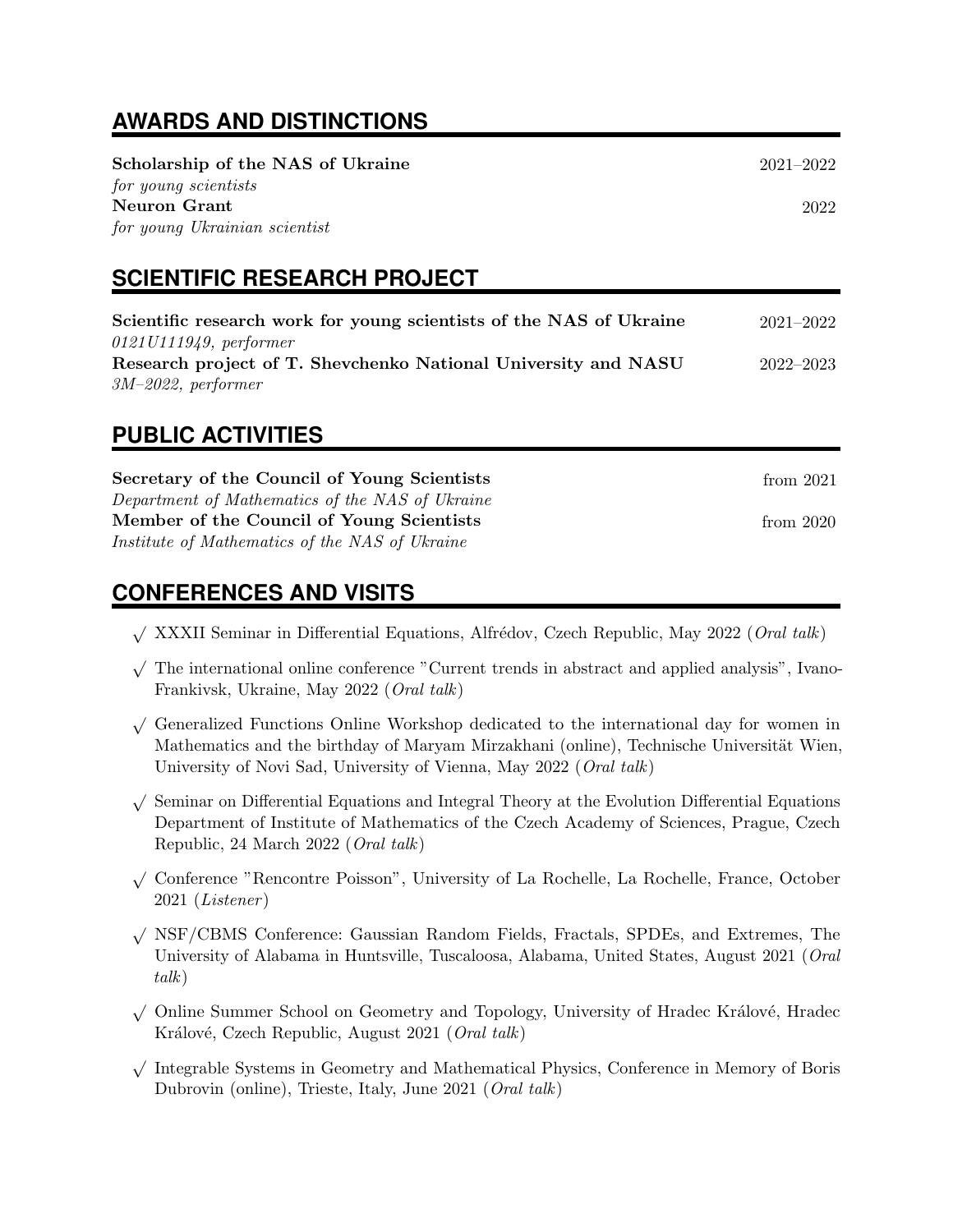- $\sqrt{\ }$  The 8th European Congress of Mathematics (8ECM), Portorož, Slovenia, June 2021 (*Oral* talk)
- √ Satellite conference of the 8th European Congress of Mathematics "Contemporary Analysis and Its Applications", Portorož, Slovenia, June 2021 (*Listener*)
- <sup>√</sup> Workshop MCQM21 "Mathematical Challenges in Quantum Mechanics", Como, Italy, June 2021 (Listener )
- $\sqrt{\frac{1}{\text{International Conference of Young Mathematics}}$ , Kyiv, Ukraine, June 2021 (*Oral talk*)
- √ The conference of young scientists "Pidstryhach readings 2021", Lviv, Ukraine, May 2021 (Oral talk)
- √ Seminar of young scientists of the Institute of Mathematics of the NAS of Ukraine, Kyiv, Ukraine, 22 February 2021 (Oral talk)
- $\sqrt{\ }$  International Workshop on the Qualitative Theory of Differential Equations "QUALITDE 2020", Tbilisi, Georgia, December 2020
- √ 3rd BYMAT (Bringing Young Mathematicians Together) Conference, Valencia, Spain, December 2020 (Oral talk)
- $\sqrt{X}$  XI International Skorobohatko Mathematical Conference, Lviv, Ukraine, October 2020 (*Oral* talk)
- √ International scientific conference "Modern problems of Differential Equations and their application", dedicated to the 100th anniversary of the professor S.D. Eidelman, Chernivtsi, Ukraine, September 2020 (Oral talk)
- √ Common meeting of Departments Differential equations and oscillation theory and Nonlinear analysis of Institute of Mathematics of the NAS of Ukraine, Kyiv, Ukraine (meeting leaders: Academician of the NAS of Ukraine A. M. Samoilenko, Corresponding Member of the NAS of Ukraine A. N. Kochubei), 15 September 2020 (Oral talk)
- √ The conference of young scientists "Pidstryhach readings 2020", Lviv, Ukraine, May 2020 (Oral talk)
- $\sqrt{\ }$  International scientific and practical conference "Shevchenkivska Vesna 2020: Mathematics, statistics, mechanics. Applied mathematics, computer science, software engineering, system analysis", Kyiv, Ukraine, April 2020 (Oral talk)
- √ Seminar "Spectral and boundary-value problems" of Laboratory of differential equations with partial derivatives of the Institute of Mathematics of the NAS of Ukraine, Kyiv, Ukraine (seminar leader: Professor V. A. Mikhailets), 11 February 2020 (Oral talk)
- √ International Conference "Supergeometry, supersymmetry and quantization", Esch-sur-Alzette, Grand Duchy of Luxembourg, December 2019 (Poster )
- $\sqrt{\ }$  International Workshop on the Qualitative Theory of Differential Equations "QUALITDE 2019", Tbilisi, Georgia, December 2019
- √ International scientific conference "Problems of Theoretical and Mathematical Physics", Kyiv, Ukraine, September 2019 (Oral talk)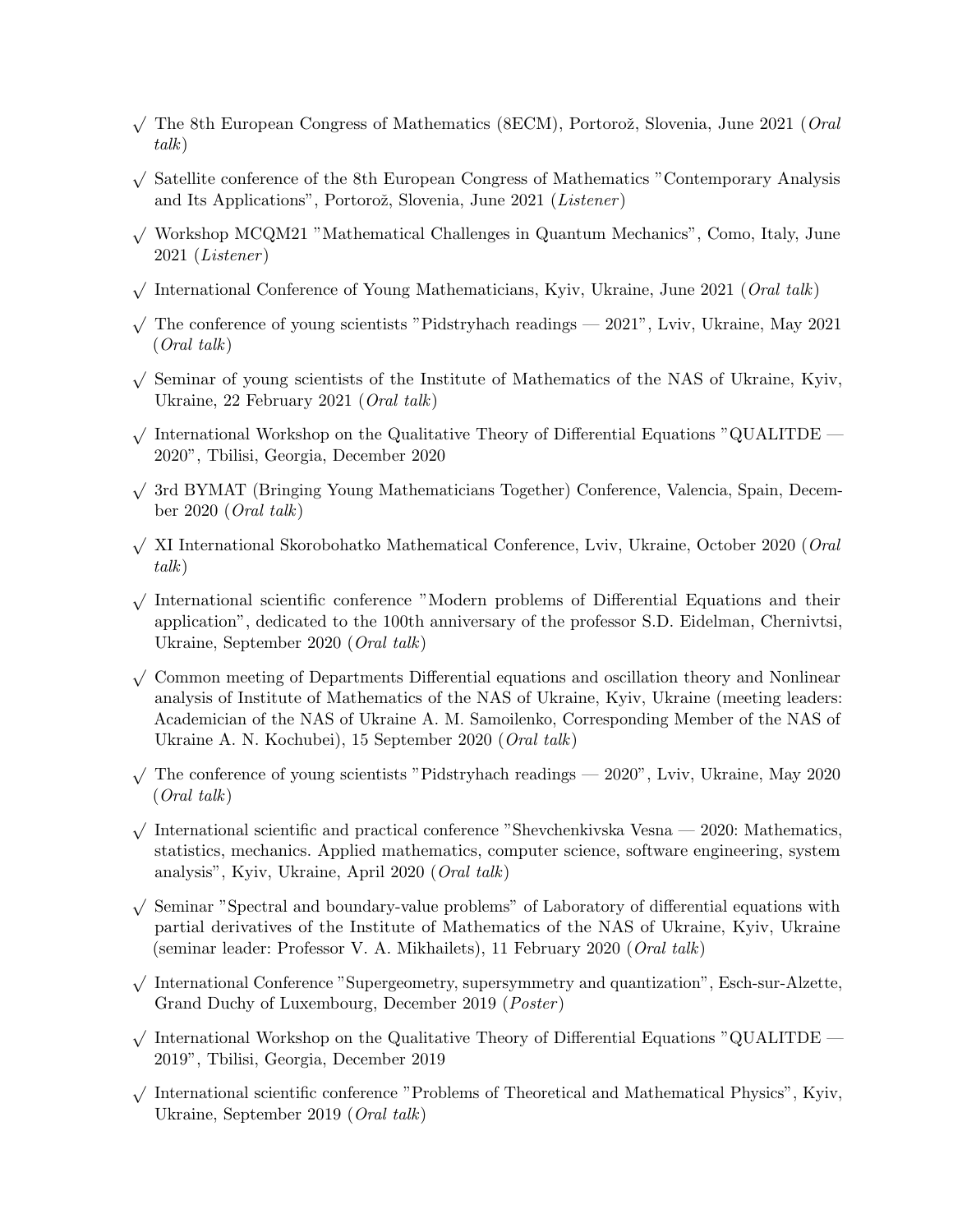- √ Summer School on Geometry and Topology, University of Hradec Králové, Hradec Králové, Czech Republic, August 2019 (Oral talk)
- √ International Conference "Functional Methods in Approximation Theory, Differential Equations and Numerical Mathematics IV", Svityaz' village, Volyn' region, Ukraine, June 2019 (Oral talk)
- $\sqrt{\frac{1}{\text{International Conference of Young Mathematics}}$ , Kyiv, Ukraine, June 2019 (*Oral talk*)
- √ International scientific conference "Modern problems of mathematics and its application in natural sciences and information technologies", Chernivtsi, Ukraine, September 2018 (Oral talk)
- √ XIII-th Summer School "Analysis, Topology and Applications", Vyzhnytsya town, Chernivtsi region, Ukraine, August 2018
- √ Summer School of Algebraic Geometry, University of Hradec Králové, Hradec Králové, Czech Republic, August 2018 (Oral talk)

### **PUBLICATIONS**

#### Articles

- 1. Atlasiuk, O. M. [Limit theorems for solutions of multipoint boundary-value problems with a](https://link.springer.com/article/10.1007/s11253-020-01859-x) [parameter in Sobolev spaces.](https://link.springer.com/article/10.1007/s11253-020-01859-x) Ukrainian Math. J. 72 (2021), no. 8, 1175–1184. Q2, Impact Factor 0,446, SNIP 0,61, SJR 0,325 DOI: 10.1007/s11253-020-01859-x
- 2. Atlasiuk, O. M.; Mikhailets, V. A. [On Fredholm parameter-dependent boundary-value problems](https://doi.org/10.15407/dopovidi2020.06.003) [in Sobolev spaces.](https://doi.org/10.15407/dopovidi2020.06.003) Dopov. Nac. akad. nauk Ukr. (2020), no. 6, 3–6. DOI: 10.15407/dopovidi2020.06.003
- 3. Atlasiuk, O. M. [Limit theorems for solutions of multipoint boundary-value problems in](https://link.springer.com/article/10.1007/s10958-020-04799-w) [Sobolev spaces.](https://link.springer.com/article/10.1007/s10958-020-04799-w) J. Math. Sci. 247 (2020), no. 2, 238-247. Q3, SNIP 0,6, SJR 0,33 DOI: 10.1007/s10958-020-04799-w
- 4. Atlasiuk, O. M.; Mikhailets, V. A. [On solvability of inhomogeneous boundary-value problems](http://dopovidi-nanu.org.ua/en/archive/2019/11/1) [in Sobolev spaces.](http://dopovidi-nanu.org.ua/en/archive/2019/11/1) Dopov. Nac. akad. nauk Ukr. (2019), no. 11, 3–7. DOI: 10.15407/dopovidi2019.11.003
- 5. Atlasiuk, O. M.; Mikhailets, V. A. [Fredholm one-dimensional boundary-value problems with](https://link.springer.com/article/10.1007/s11253-019-01599-7) [parameter in Sobolev spaces.](https://link.springer.com/article/10.1007/s11253-019-01599-7) Ukrainian Math. J. 70 (2019), no. 11, 1677–1687. Q2, Impact Factor 0,518, SNIP 0,72, SJR 0,427 DOI: 10.1007/s11253-019-01599-7
- 6. Atlasiuk, O. M.; Mikhailets, V. A. [Fredholm one-dimensional boundary-value problems in](https://link.springer.com/article/10.1007/s11253-019-01588-w) [Sobolev spaces.](https://link.springer.com/article/10.1007/s11253-019-01588-w) Ukrainian Math. J. 70 (2019), no. 10, 1526–1537. Q2, Impact Factor 0,518, SNIP 0,72, SJR 0,427 DOI: 10.1007/s11253-019-01588-w

#### Proceedings

1. Atlasiuk, O. [On linear generic inhomogeneous boundary-value problems for differential systems](https://temat.es/monograficos/article/view/vol2-p171/vol2-p171-pdf) [in Sobolev spaces.](https://temat.es/monograficos/article/view/vol2-p171/vol2-p171-pdf) Proceedings of the 3rd Bringing Young Mathematicians Together Conference, Valencia, Spain: Proceedings. 171–174.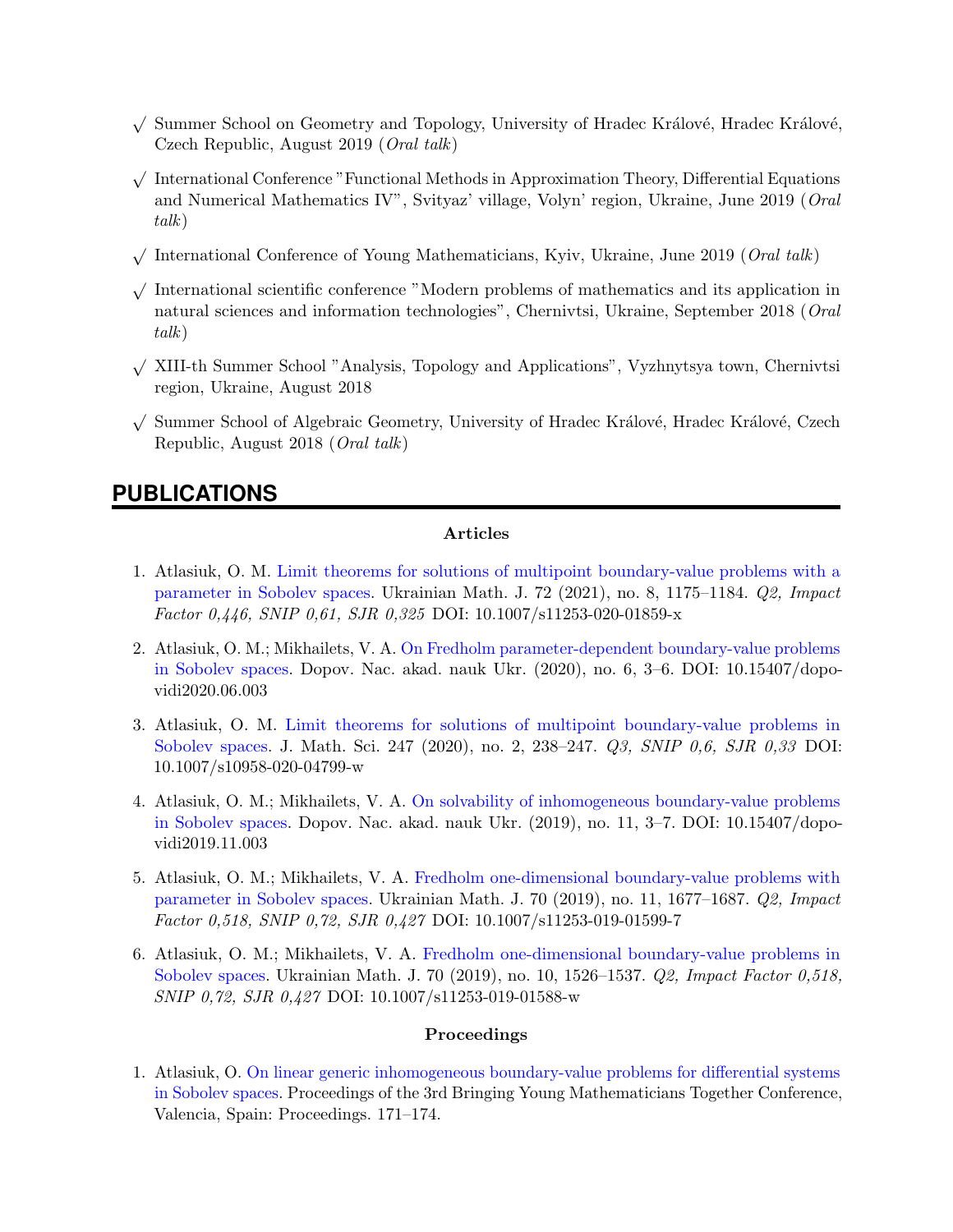- 2. Atlasiuk, O.; Mikhailets, V. [On generic inhomogeneous boundary-value problems for differential](http://www.rmi.ge/eng/QUALITDE-2020/Atlasiuk_Mikhailets_workshop_2020.pdf) [systems in Sobolev spaces.](http://www.rmi.ge/eng/QUALITDE-2020/Atlasiuk_Mikhailets_workshop_2020.pdf) International Workshop on the Qualitative Theory of Differential Equations "QUALITDE – 2020", Tbilisi, Georgia: Proceedings. 22–26.
- 3. Atlasiuk, O.; Mikhailets, V. [On Linear Boundary-Value Problems for Differential Systems in](http://rmi.tsu.ge/eng/QUALITDE-2019/Atlasiuk_Mikhailets_workshop_2019.pdf) [Sobolev spaces.](http://rmi.tsu.ge/eng/QUALITDE-2019/Atlasiuk_Mikhailets_workshop_2019.pdf) International Workshop on the Qualitative Theory of Differential Equations "QUALITDE – 2019", Tbilisi, Georgia: Proceedings. 19–22.

#### Abstracts

- Atlasiuk, O. On solvability of inhomogeneous boundary-value problems in Sobolev spaces. XXXII Seminar in Differential Equations,  $23 - 27$  May 2022, Alfrédov, Czech Republic: Abstracts. Alfrédov: The Union of Czech Mathematicians and Physicists, P. 1.
- Atlasiuk, O.M; Mikhailets, V.A. One-dimensional Fredholm boundary-value problems with a parameter in Sobolev spaces. The international online conference "Current trends in abstract and applied analysis", 12 – 15 May 2022, Ivano–Frankivsk, Ukraine: Abstracts. Ivano–Frankivsk: Vasyl Stefanyk Precarpathian National University, P. 1.
- Atlasiuk, O. On solvability of one-dimensional boundary-value problems in Sobolev spaces. Generalized Functions Online Workshop dedicated to the international day for women in Mathematics and the birthday of Maryam Mirzakhani, 12 May 2022, Online: Abstracts. Technische Universität Wien, University of Novi Sad, University of Vienna, 2nd edition P. 2.
- Atlasiuk, O. On generic boundary-value problems for differential systems in Sobolev spaces. NSF/CBMS Conference: Gaussian Random Fields, Fractals, SPDEs, and Extremes, 2 – 6 August 2021, Tuscaloosa, Alabama, United States: Abstracts. Tuscaloosa: The University of Alabama in Huntsville, P. 8.
- Atlasiuk, O. On generic boundary-value problems for differential systems in Sobolev spaces. Online Summer School on Geometry and Topology,  $7 \text{ July } -6$  August 2021, Hradec Králové, Czech Republic: Abstracts. Hradec Králové: University of Hradec Králové, P. 1.
- Atlasiuk, O. On generic boundary-value problems for differential system, Integrable Systems in Geometry and Mathematical Physics, Conference in Memory of Boris Dubrovin, 28 June – 02 July 2021, Trieste, Italy: Abstracts. Trieste: Scuola Internazionale Superiore di Studi Avanzati (SISSA), P. 8.
- Atlasiuk, O. On linear inhomogeneous boundary-value problems for differential systems in Sobolev spaces. The 8th European Congress of Mathematics (8ECM), 20 – 26 June 2021, Portorož, Slovenia: Abstracts. Portorož: University of Primorska, P. 628–629.
- Atlasiuk, O. On linear generic boundary-value problems for differential systems in Sobolev spaces. International Conference of Young Mathematicians,  $3 - 5$  June 2021, Kyiv, Ukraine: Abstracts. Kyiv: Institute of Mathematics of NAS of Ukraine, P. 46.
- Atlasiuk, O.; Mikhailets, V. On solvability of Fredholm inhomogeneous boundary-value problems in Sobolev spaces. The conference of young scientists "Pidstryhach readings — 2021", 26 – 28 May 2021, Lviv, Ukraine: Abstracts. Pidstryhach Institute for Applied Problems of Mechanics and Mathematics of National Academy of Sciences of Ukraine, P. 1–2.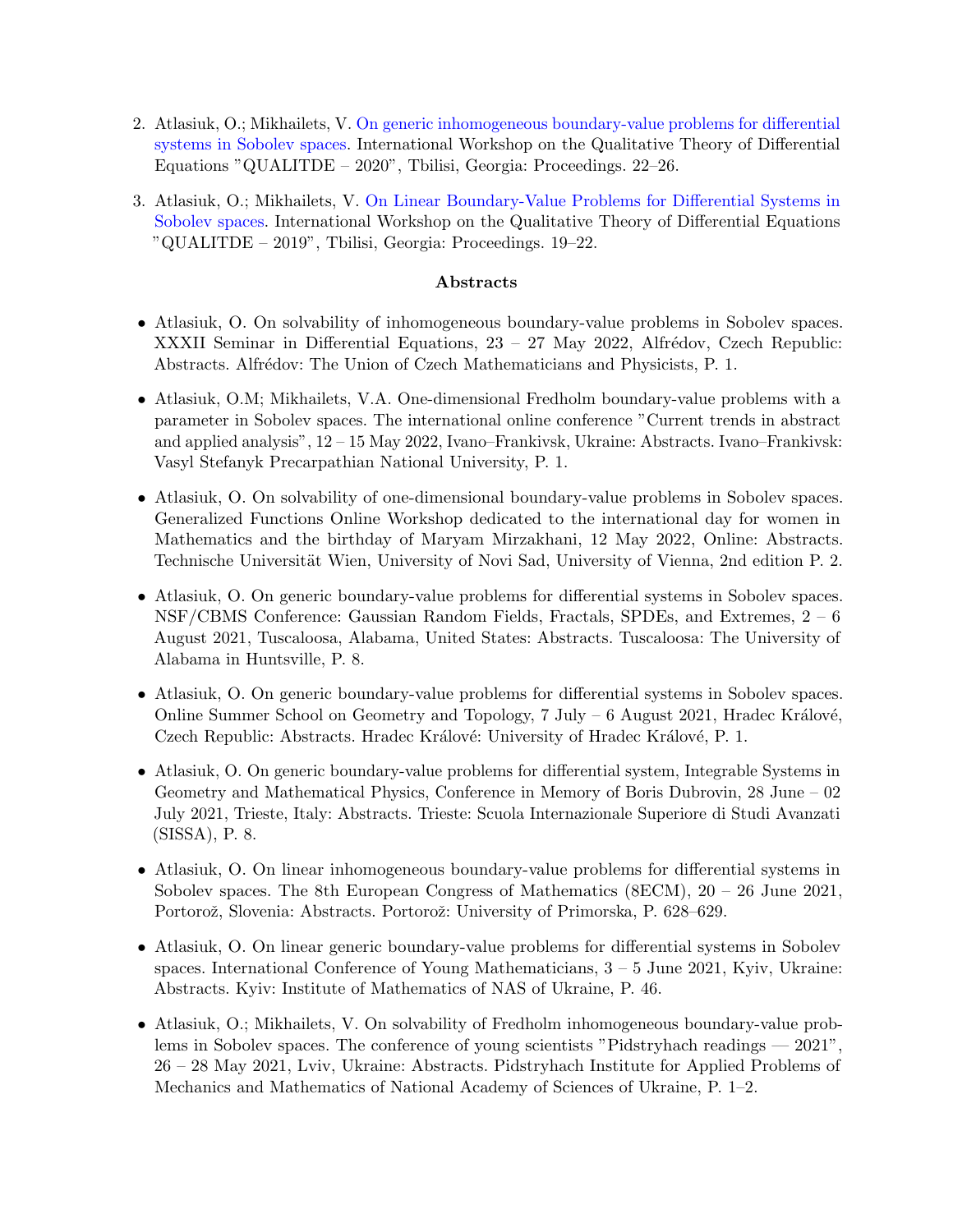- Atlasiuk, O. On linear generic inhomogeneous boundary-value problems for differential systems in Sobolev spaces. 3rd BYMAT (Bringing Young Mathematicians Together) Conference, 1 – 3 December 2020, Valencia, Spain: Abstracts. University of Valencia, P. 60.
- Atlasiuk, O.; Mikhailets, V. On generic inhomogeneous boundary-value problems in Sobolev spaces. XI International Skorobohatko Mathematical Conference, 26 – 30 October 2020, Lviv, Ukraine: Abstracts. National Academy of Sciences of Ukraine, Pidstryhach Institute for Applied Problems of Mechanics and Mathematics, P. 9.
- Atlasiuk, O.; Mikhailets, V. On limit theorems for solutions of multipoint boundary-value problems with parameter in Sobolev spaces. International scientific conference "Modern problems of Differential Equations and their application", dedicated to the 100th anniversary of the professor S. D. Eidelman, 16 – 19 September 2020, Chernivtsi, Ukraine: Abstracts. Institute of Mathematics of NAS of Ukraine, Yuriy Fedkovych Chernivtsi National University, P. 86–87.
- Atlasiuk, O.; Mikhailets, V. On continuity in a parameter of solutions to inhomogeneous boundary-value problems in Sobolev spaces. The conference of young scientists "Pidstryhach readings — 2020", 26 – 28 May 2020, Lviv, Ukraine: Abstracts. Pidstryhach Institute for Applied Problems of Mechanics and Mathematics of National Academy of Sciences of Ukraine, P. 1–2.
- Atlasiuk, O. M. On solvability of one-dimensional boundary-value problems in Sobolev spaces. International scientific and practical conference "Shevchenkivska Vesna — 2020: Mathematics, statistics, mechanics. Applied mathematics, computer science, software engineering, system analysis", 15 – 16 April 2020, Kyiv, Ukraine: Abstracts. Taras Shevchenko National University of Kyiv, P.  $5 - 6$ .
- Atlasiuk, O. M. On Fredholm one-dimensional boundary-value problems with parameter in Sobolev spaces. International conference "Problems of Theoretical and Mathematical Physics" dedicated to the 110th anniversary of M.M. Bogolyubov  $(1909 - 1992)$ ,  $24 - 26$  September 2019, Kyiv, Ukraine: Abstracts. Kyiv: Bogolyubov Institute for Theoretical Physics of NAS of Ukraine, Institute of Mathematics of NAS of Ukraine, P. 91.
- Atlasiuk, O. M. On Fredholm one-dimensional boundary-value problems with parameter in Sobolev spaces. International Conference "Functional Methods in Approximation Theory, Differential Equations and Numerical Mathematics IV", dedicated to the 100th anniversary of V. K. Dzyadyk (1919 – 1998), 20 – 26 June 2019, Svityaz' village, Volyn' region, Ukraine: Abstracts. Institute of Mathematics of NAS of Ukraine, Taras Shevchenko National University of Kyiv, Lesya Ukrainka Eastern European National University, P. 70–71.
- Atlasiuk, O. M. Limit theorems for solutions of multipoint boundary-value problems in Sobolev spaces. International Conference of Young Mathematicians,  $6 - 8$  June 2019, Kyiv, Ukraine: Abstracts. Kyiv: Institute of Mathematics of NAS of Ukraine, P. 49.
- Atlasiuk, O. M. On Fredholm one-dimensional boundary-value problems in Sobolev spaces. International scientific conference "Modern problems of mathematics and its application in natural sciences and information technologies" dedicated to the 50th anniversary of the Faculty of Mathematics and Informatics, 17 – 19 September 2018, Chernivtsi, Ukraine: Abstracts. Chernivtsi: Yuriy Fedkovych Chernivtsi National University, P. 13.